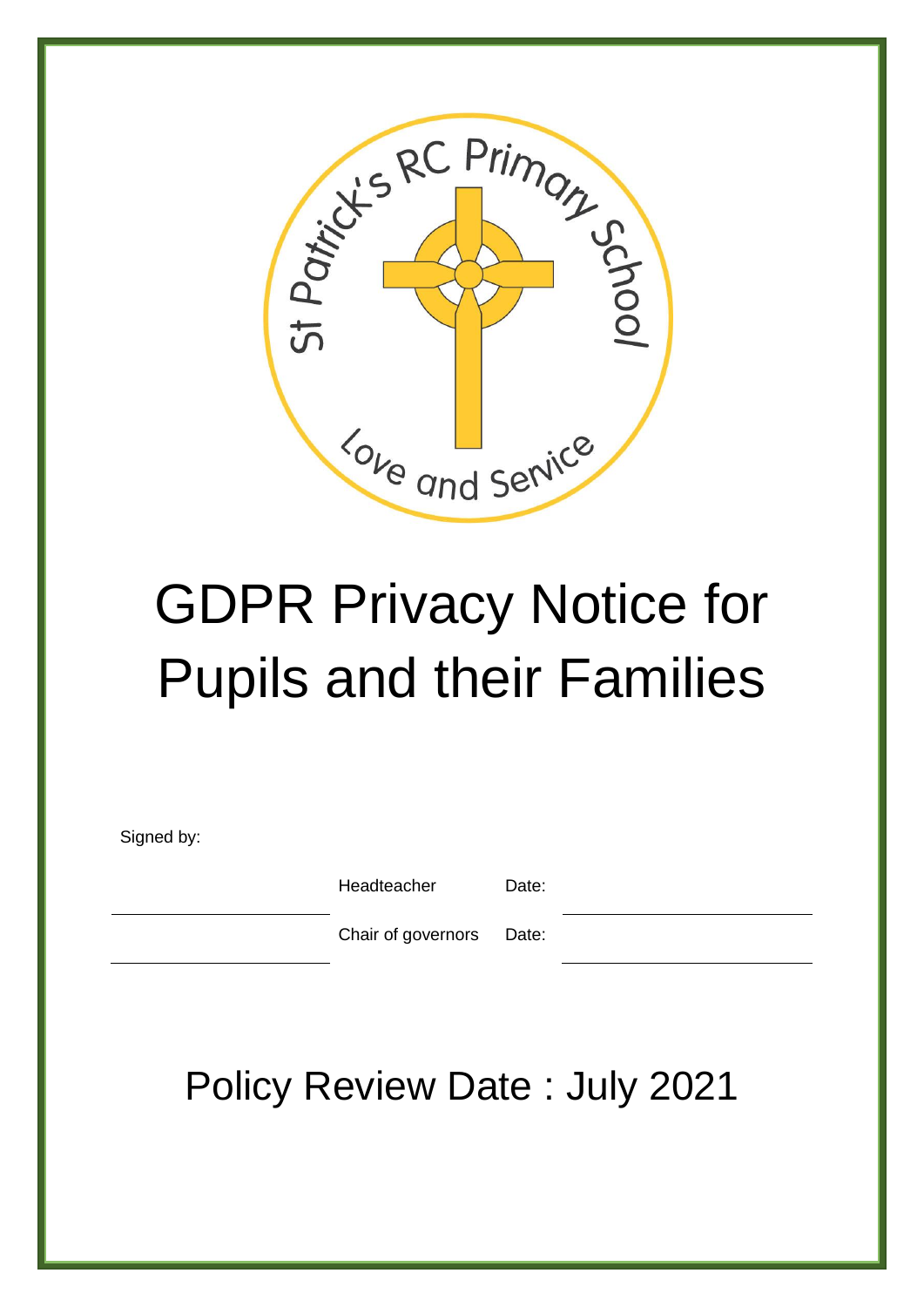Schools are currently required to inform pupils and their families about how their personal data may be collected and used. This requirement will remain once the General Data Protection Regulation (GDPR) comes into effect on 25 May 2018; however, schools will be required to revise their privacy notices to include further information on processing individuals' personal data, in order to be compliant with the GDPR. Schools can use this template privacy notice to ensure they are compliant with the GDPR and communicate how they process personal data relating to pupils and their families.

#### **Who processes your information?**

St Patrick's RC Primary School is the data controller of the personal information you provide to us. This means the school determines the purposes for which, and the manner in which, any personal data relating to pupils and their families is to be processed. The **Headteacher** acts as a representative for the school with regard to its data controller responsibilities; They can be contacted on 01706 648089 or **head@stpatricksrc.rochdale.sch.uk.** 

In some cases, your data will be outsourced to a third party processor; however, this will only be done with your consent, unless the law requires the school to share your data. Where the school outsources data to a third party processor, the same data protection standards that St Patrick's RC Primary School upholds are imposed on the processor.

**John Kenmure** is the data protection officer. Their role is to oversee and monitor the school's data protection procedures, and to ensure they are compliant with the GDPR. The data protection officer can be contacted on **01706 648089** or **office@stpatricksrc.rochdale.sch.uk**. *Currently under review with the trust*

### **Why do we collect and use your information?**

St Patrick's RC Primary School holds the legal right to collect and use personal data relating to pupils and their families, and we may also receive information regarding them from their previous school, LA and/or the DfE. We collect and use personal data in order to meet legal requirements and legitimate interests set out in the GDPR and UK law, including those in relation to the following:

- Article 6 of the GDPR :Processing shall be lawful only if and to the extent that at least one of the following applies:
	- (c) Processing is necessary for compliance with a legal obligation to which the controller is subject;
- Article 9 of the GDPR: Processing of personal data revealing racial or ethnic origin, political opinions, religious or philosophical beliefs, or trade union membership, and the processing of genetic data, biometric data for the purpose of uniquely identifying a natural person, data concerning health or data concerning a natural person's sex life or sexual orientation shall be prohibited.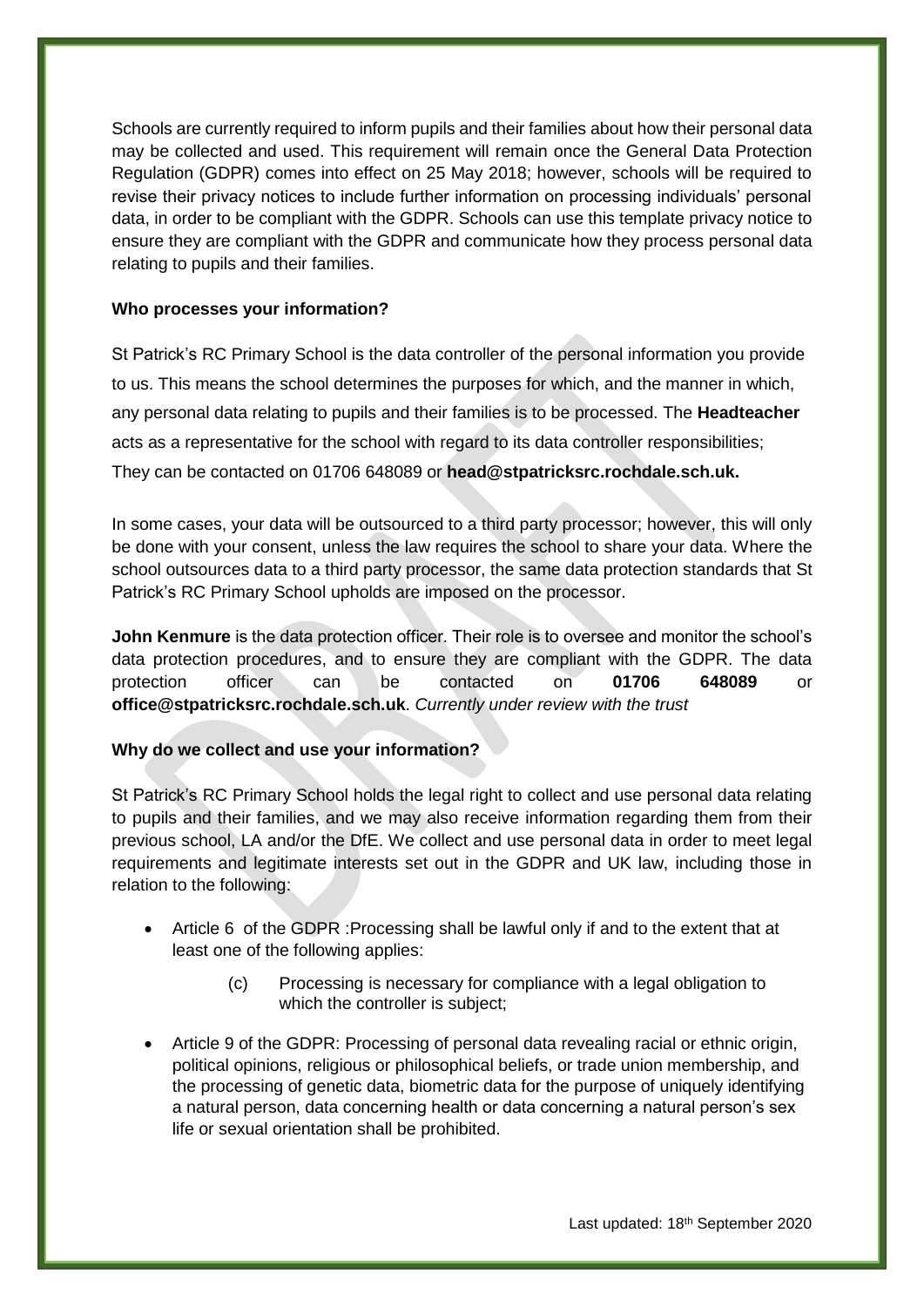- 2. Paragraph 1 shall not apply if one of the following applies:
- (j) Processing is necessary for archiving purposes in the public interest, scientific or historical research purposes or statistical purposes in accordance with Article 89(1) based on Union or Member State law which shall be proportionate to the aim pursued, respect the essence of the right to data protection and provide for suitable and specific measures to safeguard the fundamental rights and the interests of the data subject.
- Education Act 1996 Section 537A states that we provide individual pupil information as the relevant body such as the Department for Education.
- Section 3 of The Education (Information About Individual Pupils) (England) Regulations 2013
- Children's Act 1989 Section 83 places a duty on the Secretary of State or others to conduct research.

In accordance with the above, the personal data of pupils and their families is collected and used for the following reasons:

- To support pupil learning
- To monitor and report on pupil progress
- To provide appropriate pastoral care
- To assess the quality of our service
- To comply with the law regarding data sharing
- To Safeguard Pupils
- To allow the school to apply the school admission criteria

#### **Which data is collected?**

The categories of pupil information that the school collects, holds and shares include the following:

- **Personal identifiers and contacts** e.g. name, unique pupil number, contact details and address
- **Characteristics**  e.g. ethnicity, language and eligibility for free school meals
- **Safeguarding information** e.g. court orders and professional involvement
- **Special educational needs and disabilities (SEND) information** e.g. any needs you have
- **Medical and administration** e.g. doctors' information, your health, allergies, medication and dietary requirements
- **Attendance** e.g. sessions attended, number of absences, reasons for absences and any previous schools you have attended
- **Assessment and attainment** e.g. any relevant test and exam results
- **Behavioural information** e.g. exclusions and any relevant alternative provision put in place

Whilst the majority of the personal data you provide to the school is mandatory, some is provided on a voluntary basis. When collecting data, the school will inform you whether you are required to provide this data or if your consent is needed. Where consent is required, the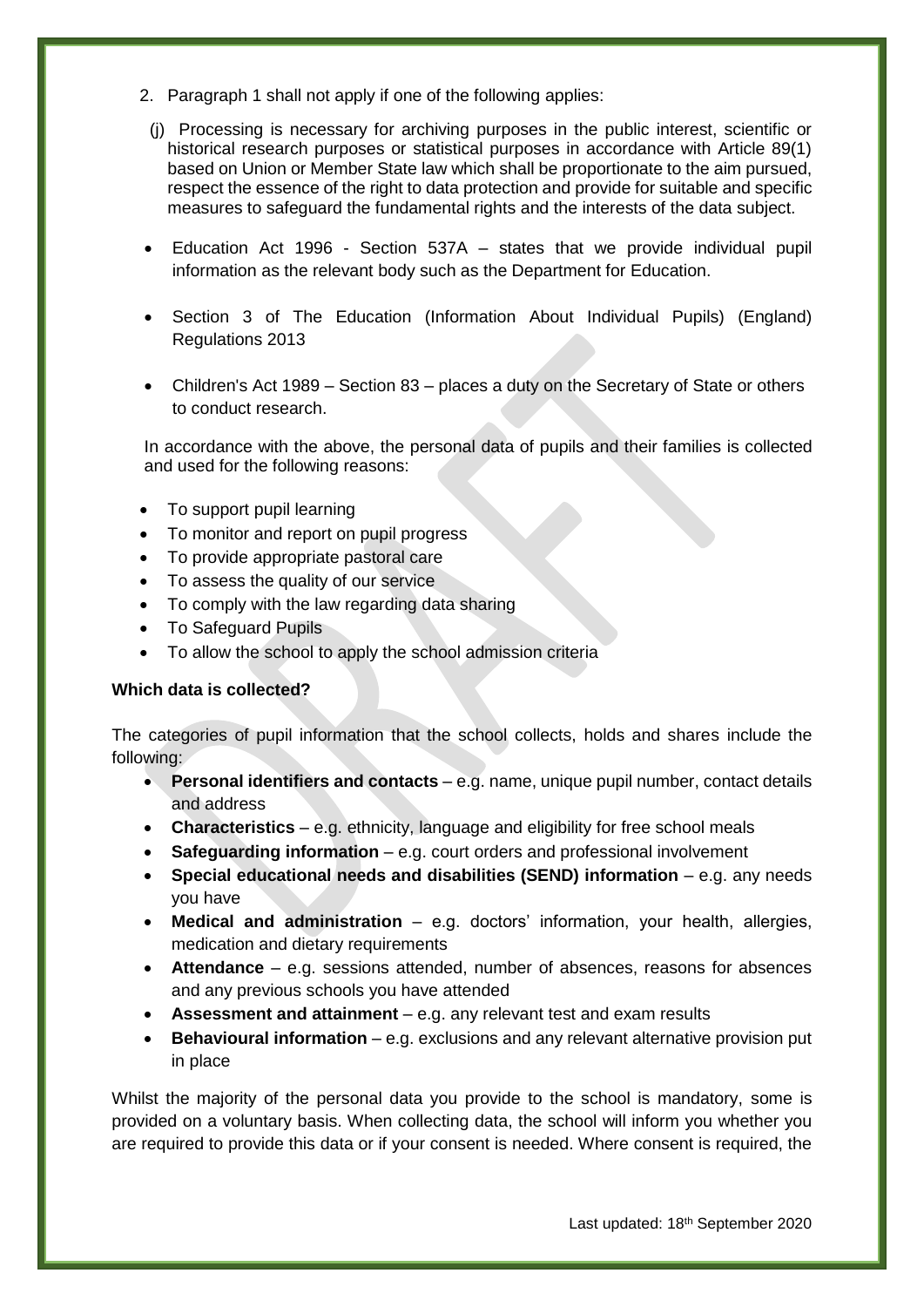school will provide you with specific and explicit information with regards to the reasons the data is being collected and how the data will be used.

#### **How long is your data stored for?**

Personal data relating to pupils at St Patrick's RC Primary School and their families is stored in line with the school's GDPR Data Protection Policy.

In accordance with the GDPR, the school does not store personal data indefinitely; data is only stored for as long as is necessary to complete the task for which it was originally collected.

Details of the length of time we will hold Personal Data relating to pupils and either families can be found within our retention schedule

#### **Will my information be shared?**

We share pupils' data with the Department for Education (DfE) on a statutory basis. This data sharing underpins school funding and educational attainment policy and monitoring.

We are required to share information about our pupils with our local authority (LA) and the Department for Education (DfE) Regulation 5 of The Education (Information About Individual Pupils) (England) Regulations 2013

The NPD is owned and managed by the DfE and contains information about pupils in schools in England – it provides evidence on educational performance to inform independent research as well as studies commissioned by the DfE.

Information on the NPD is held in an electronic format and it is securely collected from a range of sources, including schools, LAs and awarding bodies.

You can find out more about the NPD by following this link: [https://www.gov.uk/government/publications/national-pupil-database-user-guide-and](https://www.gov.uk/government/publications/national-pupil-database-user-guide-and-supporting-information)[supporting-information.](https://www.gov.uk/government/publications/national-pupil-database-user-guide-and-supporting-information)

The DfE has robust processes in place to ensure the confidentiality of any data shared from the NDP is maintained.

#### **Sharing by the DfE**

The DfE is legally allowed to share pupils' personal information with certain third parties, including the following:

- Schools
- LAs
- Researchers
- Organisations connected with promoting the education or wellbeing of pupils
- Other government departments and agencies
- Organisations fighting or identifying crime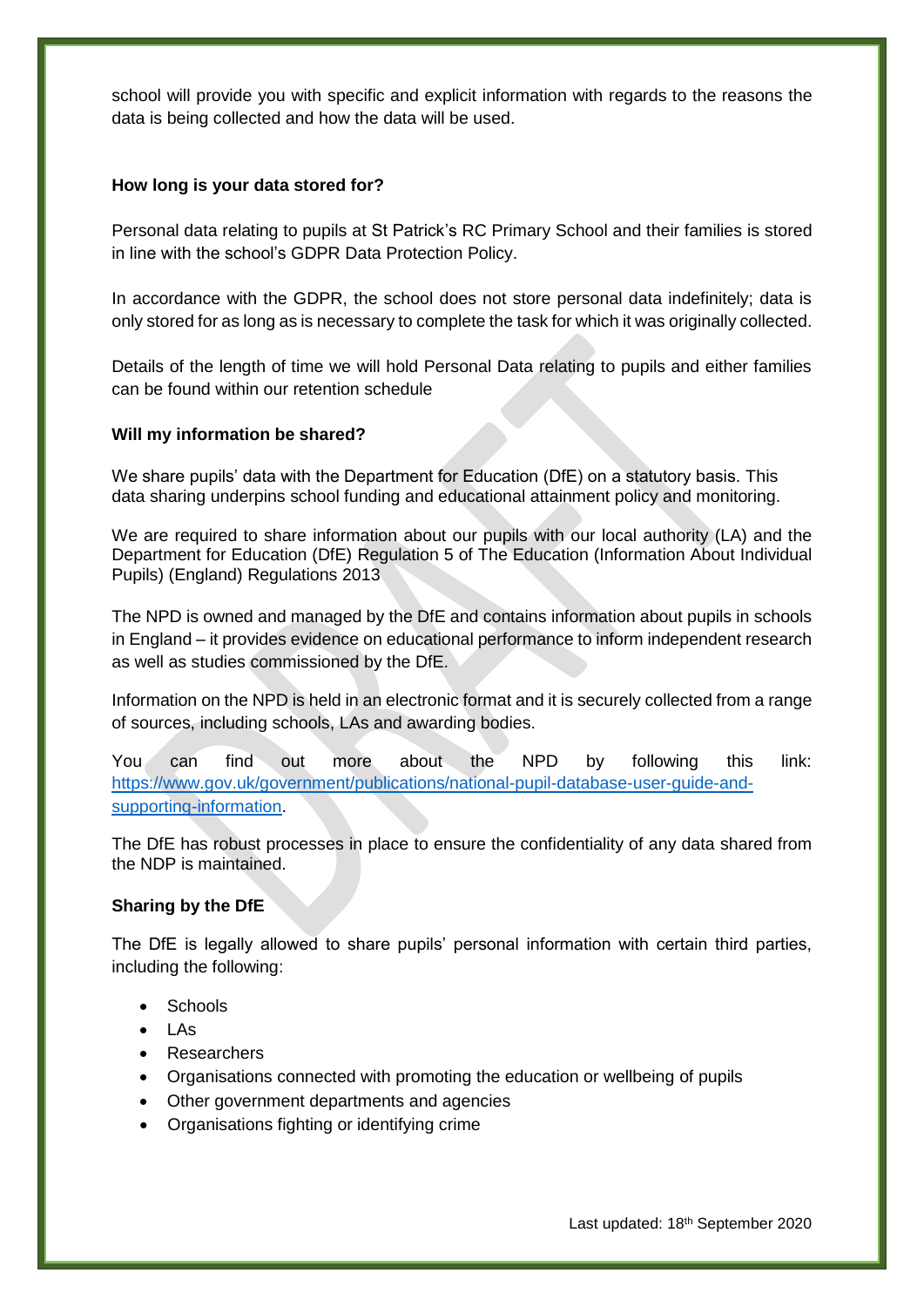Organisations fighting or identifying crime, such as the Home Office and the police, may use their legal powers to contact the DfE to request access to individual level information relating to a crime. The DfE typically supplies information on around 600 pupils per year to the Home Office and approximately one per year to the police.

For more information about how the DfE collects and shares pupil information, you can look at the information in the following two links:

- [https://www.gov.uk/guidance/data-protection-how-we-collect-and-share-research](https://www.gov.uk/guidance/data-protection-how-we-collect-and-share-research-data)[data](https://www.gov.uk/guidance/data-protection-how-we-collect-and-share-research-data)
- <https://www.gov.uk/government/publications/dfe-external-data-shares>

## **How to find out what personal information the DfE holds about you**

Under the Data Protection Act 2018, you are entitled to ask the DfE what personal information it holds about you. You have the right to ask the DfE:

- If it processes your personal data.
- For a description of the data it holds about you.
- The reasons it is holding your data and any recipient it may be disclosed to.
- For a copy of your personal data and any details of its source.

To exercise these rights, you should make a subject access request. Information on how to do this can be found by following this link:

[https://www.gov.uk/government/organisations/department-for-education/about/personal](https://www.gov.uk/government/organisations/department-for-education/about/personal-information-charter)[information-charter](https://www.gov.uk/government/organisations/department-for-education/about/personal-information-charter)

You can also contact the DfE directly using its online contact form by following this link: <https://www.gov.uk/contact-dfe>

St Patrick's RC Primary School will not share your personal information with any third parties without your consent, unless the law allows us to do so. The school routinely shares pupils' information with:

| <b>Data Share Partner</b>                             | <b>Lawful Basis For Sharing</b> |
|-------------------------------------------------------|---------------------------------|
| Pupils' destination upon leaving the school           | <b>Legal Obligation</b>         |
| The LA                                                | <b>Legal Obligation</b>         |
| The NHS                                               | <b>Public Task</b>              |
| The Department for Education                          | <b>Legal Obligation</b>         |
| <b>Inventry (Visitor Management)</b>                  | Legal Obligation                |
| Meritec (CPOMS)                                       | <b>Public Task</b>              |
| <b>OTrack (Optimum Reports)</b>                       | Public Task / Legal Obligation  |
| <b>Iris Connect</b>                                   | <b>Public Task</b>              |
| Junior Librarian (Micro Librarian)                    | <b>Public Task</b>              |
| NFER(National Federation For Educational<br>Research) | Public Task / Legal Obligation  |
| Capita Sims Agora                                     | <b>Public Task</b>              |
| Teachers2Parents (EduSpot)                            | <b>Public Task</b>              |
| Wonde (Tootoot & OTrack Data uploader)                | <b>Public Task</b>              |
| Office 365 (Microsoft)                                | Legal Obligation                |

Last updated: 18<sup>th</sup> September 2020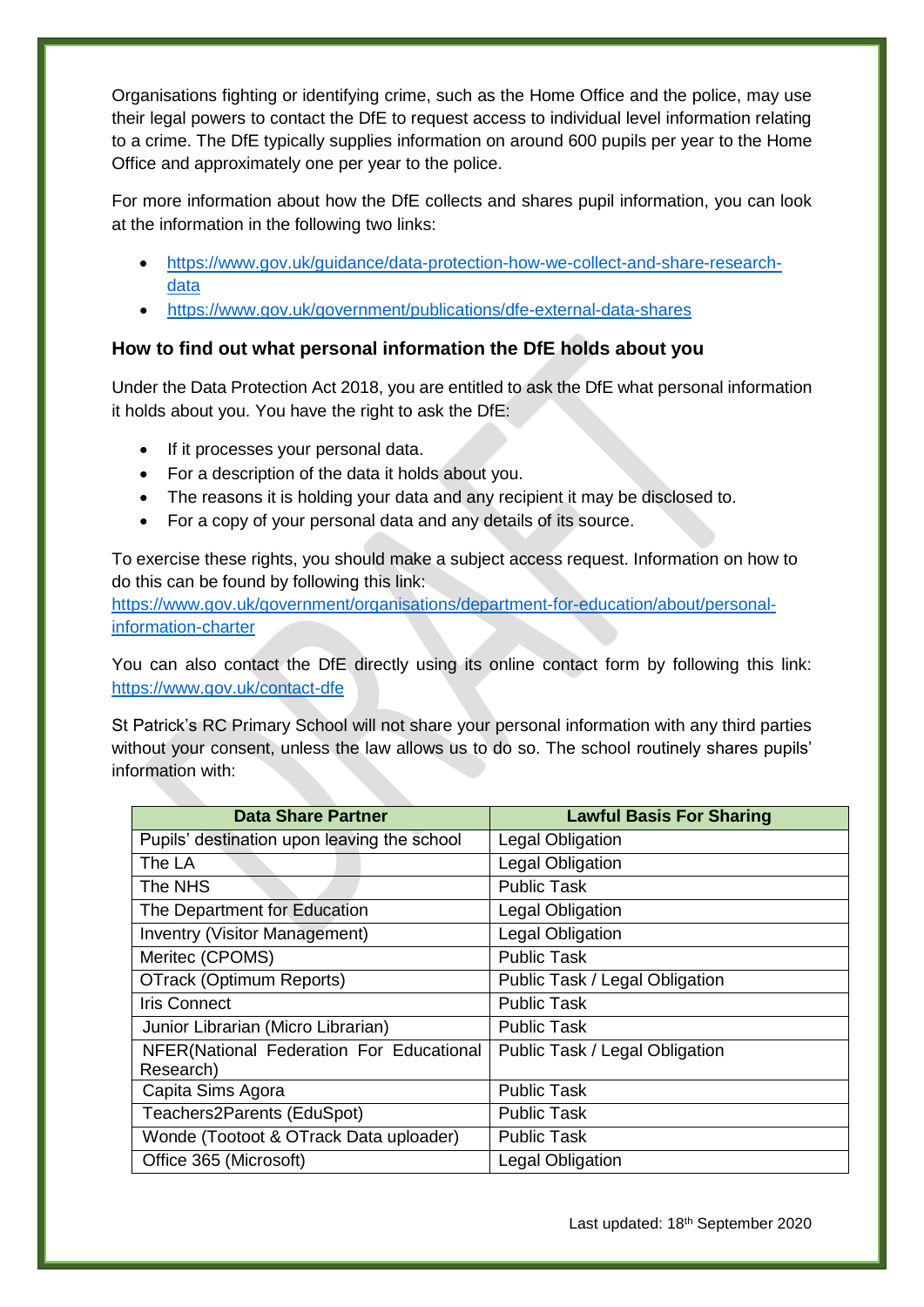| Sims (Capita)                            | Public Task / Legal Obligation |
|------------------------------------------|--------------------------------|
| Provision Map (EduKey)                   | Public Task / Legal Obligation |
| <b>GL Assessment</b>                     | <b>Legal Obligation</b>        |
| <b>Maths Whizz</b>                       | <b>Public Task</b>             |
| 2 Simple 2 Build a Profile / Purple Mash | Public Task / Legal Obligation |
| Evolve                                   | Legal Obligation               |
| <b>Fisher Family Trust</b>               | <b>Public Task</b>             |
| <b>SchoolComms</b>                       | <b>Public Task</b>             |
| <b>Cypad Catering System</b>             | <b>Public Task</b>             |
|                                          |                                |

If you would like more information about what we share with each of the companies listed above please contact the school

#### **What are your rights?**

Parents and pupils have the following rights in relation to the processing of their personal data.

You have the right to:

- Request access to the information the school holds about you.
- Restrict our processing of your personal data, i.e. permitting its storage but no further processing.
- Object to direct marketing (including profiling) and processing for the purposes of scientific/historical research and statistics.
- Have your personal data rectified if it is inaccurate or incomplete.
- Not be subject to decisions based purely on automated processing where it produces a legal or similarly significant effect on you.
- Request the deletion or removal of personal data where there is no compelling reason for the continued processing.
- Seek compensation, either through the ICO or the courts.

Where the processing of your data is based on your consent, you have the right to withdraw this consent at any time.

Under data protection legislation, parents and pupils have the right to request access to information about them that we hold. To make a request for your personal information, or be given access to your child's educational record, contact the School Office.

If you have a concern about the way St Patrick's RC Primary School and/or the DfE is collecting or using your personal data, you can raise a concern with the Information Commissioner's Office (ICO). The ICO can be contacted on 0303 123 1113, Monday-Friday 9am-5pm.

#### **How to withdraw consent and lodge complaints**

Where our school processes your personal data with your consent, you have the right to withdraw your consent.